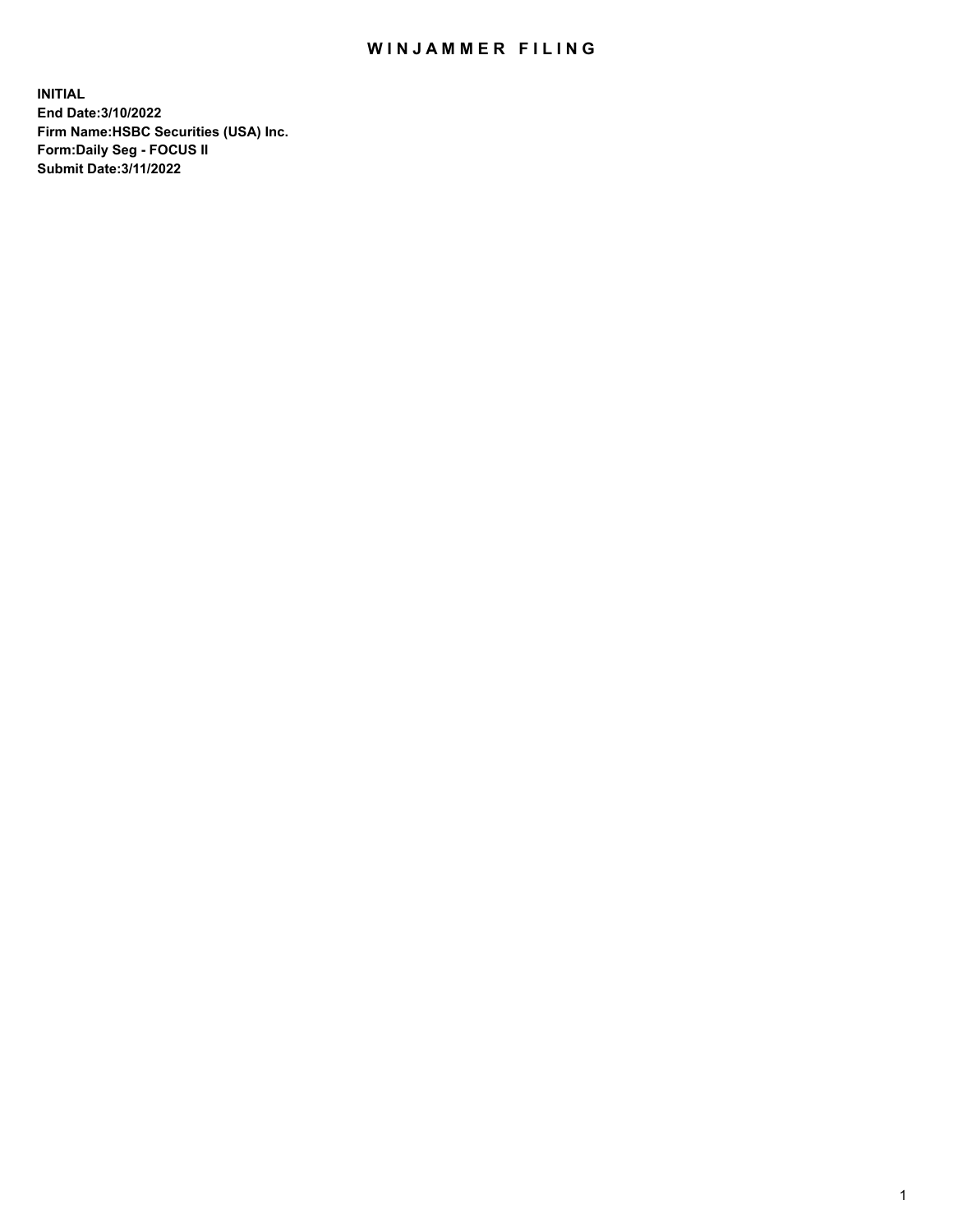**INITIAL End Date:3/10/2022 Firm Name:HSBC Securities (USA) Inc. Form:Daily Seg - FOCUS II Submit Date:3/11/2022 Daily Segregation - Cover Page**

| Name of Company                                                                                                                                                                                                                                                                                                                | <b>HSBC Securities (USA) Inc.</b>                           |
|--------------------------------------------------------------------------------------------------------------------------------------------------------------------------------------------------------------------------------------------------------------------------------------------------------------------------------|-------------------------------------------------------------|
| <b>Contact Name</b>                                                                                                                                                                                                                                                                                                            | <b>Michael Vacca</b>                                        |
| <b>Contact Phone Number</b>                                                                                                                                                                                                                                                                                                    | 212-525-7951                                                |
| <b>Contact Email Address</b>                                                                                                                                                                                                                                                                                                   | michael.vacca@us.hsbc.com                                   |
| FCM's Customer Segregated Funds Residual Interest Target (choose one):<br>a. Minimum dollar amount: ; or<br>b. Minimum percentage of customer segregated funds required:% ; or<br>c. Dollar amount range between: and; or<br>d. Percentage range of customer segregated funds required between:% and%.                         | 103,000,000<br><u>0</u><br>0 <sub>0</sub><br>0 <sub>0</sub> |
| FCM's Customer Secured Amount Funds Residual Interest Target (choose one):<br>a. Minimum dollar amount: ; or<br>b. Minimum percentage of customer secured funds required:% ; or<br>c. Dollar amount range between: and; or<br>d. Percentage range of customer secured funds required between: % and %.                         | 15,000,000<br><u>0</u><br>0 <sub>0</sub><br>0 <sub>0</sub>  |
| FCM's Cleared Swaps Customer Collateral Residual Interest Target (choose one):<br>a. Minimum dollar amount: ; or<br>b. Minimum percentage of cleared swaps customer collateral required:% ; or<br>c. Dollar amount range between: and; or<br>d. Percentage range of cleared swaps customer collateral required between:% and%. | 75,000,000<br><u>0</u><br>00<br>00                          |

Attach supporting documents CH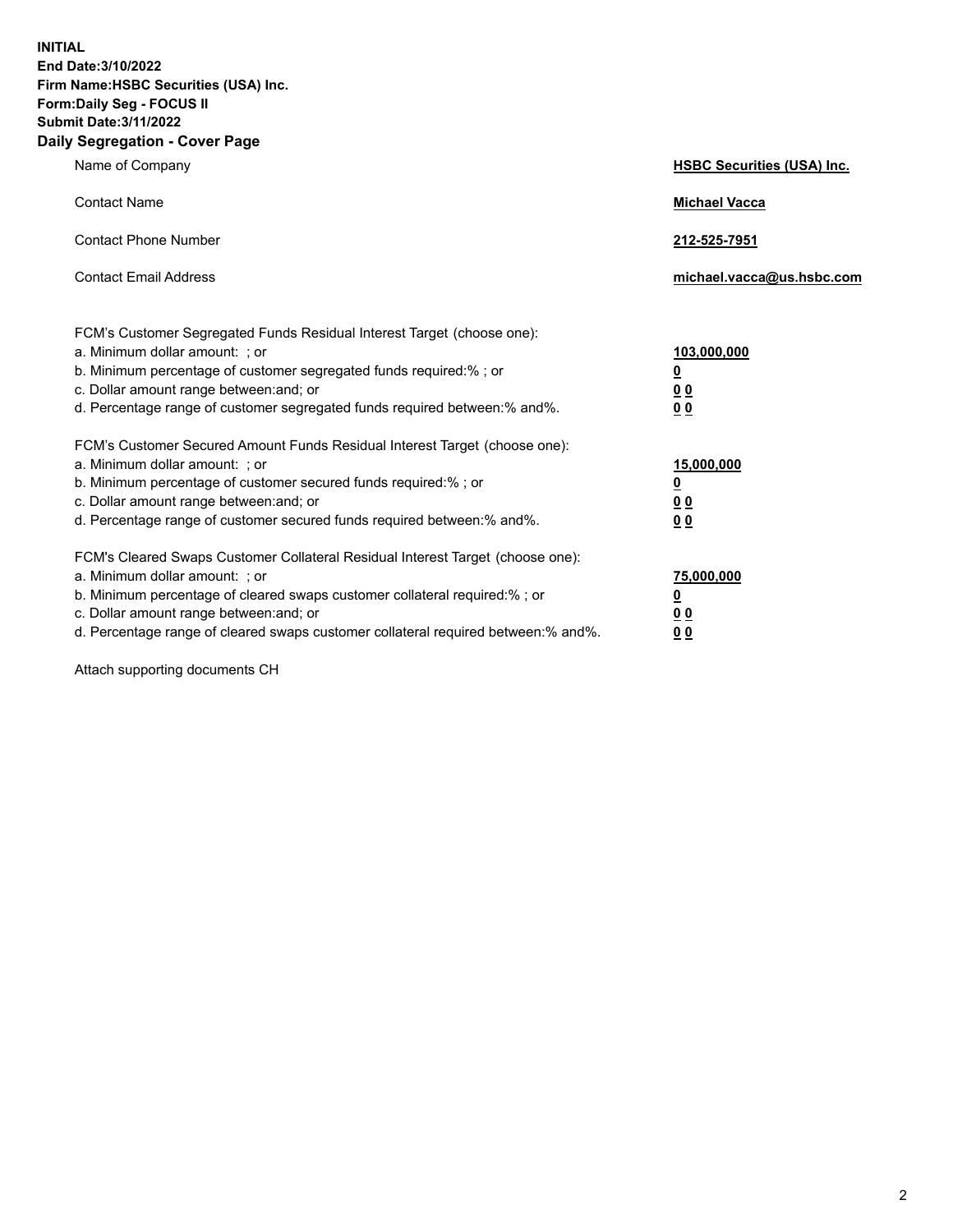**INITIAL End Date:3/10/2022 Firm Name:HSBC Securities (USA) Inc. Form:Daily Seg - FOCUS II Submit Date:3/11/2022 Daily Segregation - Secured Amounts** Foreign Futures and Foreign Options Secured Amounts Amount required to be set aside pursuant to law, rule or regulation of a foreign government or a rule of a self-regulatory organization authorized thereunder **0** [7305] 1. Net ledger balance - Foreign Futures and Foreign Option Trading - All Customers A. Cash **104,788,447** [7315] B. Securities (at market) **46,990,152** [7317] 2. Net unrealized profit (loss) in open futures contracts traded on a foreign board of trade **36,666,023** [7325] 3. Exchange traded options a. Market value of open option contracts purchased on a foreign board of trade **0** [7335] b. Market value of open contracts granted (sold) on a foreign board of trade **0** [7337] 4. Net equity (deficit) (add lines 1. 2. and 3.) **188,444,622** [7345] 5. Account liquidating to a deficit and account with a debit balances - gross amount **10,406** [7351] Less: amount offset by customer owned securities **-2,973** [7352] **7,433** [7354] 6. Amount required to be set aside as the secured amount - Net Liquidating Equity Method (add lines 4 and 5) **188,452,055** [7355] 7. Greater of amount required to be set aside pursuant to foreign jurisdiction (above) or line 6. **188,452,055** [7360] FUNDS DEPOSITED IN SEPARATE REGULATION 30.7 ACCOUNTS 1. Cash in banks A. Banks located in the United States **17,652,002** [7500] B. Other banks qualified under Regulation 30.7 **0** [7520] **17,652,002** [7530] 2. Securities A. In safekeeping with banks located in the United States **46,990,152** [7540] B. In safekeeping with other banks qualified under Regulation 30.7 **0** [7560] **46,990,152** [7570] 3. Equities with registered futures commission merchants A. Cash **0** [7580] B. Securities **0** [7590] C. Unrealized gain (loss) on open futures contracts **0** [7600] D. Value of long option contracts **0** [7610] E. Value of short option contracts **0** [7615] **0** [7620] 4. Amounts held by clearing organizations of foreign boards of trade A. Cash **0** [7640] B. Securities **0** [7650] C. Amount due to (from) clearing organization - daily variation **0** [7660] D. Value of long option contracts **0** [7670] E. Value of short option contracts **0** [7675] **0** [7680] 5. Amounts held by members of foreign boards of trade A. Cash **131,651,636** [7700]

- B. Securities **0** [7710]
- C. Unrealized gain (loss) on open futures contracts **36,666,023** [7720]
- D. Value of long option contracts **0** [7730]
- E. Value of short option contracts **0** [7735] **168,317,659** [7740]
- 6. Amounts with other depositories designated by a foreign board of trade **0** [7760]
- 7. Segregated funds on hand **0** [7765]
- 8. Total funds in separate section 30.7 accounts **232,959,813** [7770]
- 9. Excess (deficiency) Set Aside for Secured Amount (subtract line 7 Secured Statement Page 1 from Line 8)
- 10. Management Target Amount for Excess funds in separate section 30.7 accounts **15,000,000** [7780]
- 11. Excess (deficiency) funds in separate 30.7 accounts over (under) Management Target **29,507,758** [7785]

**44,507,758** [7380]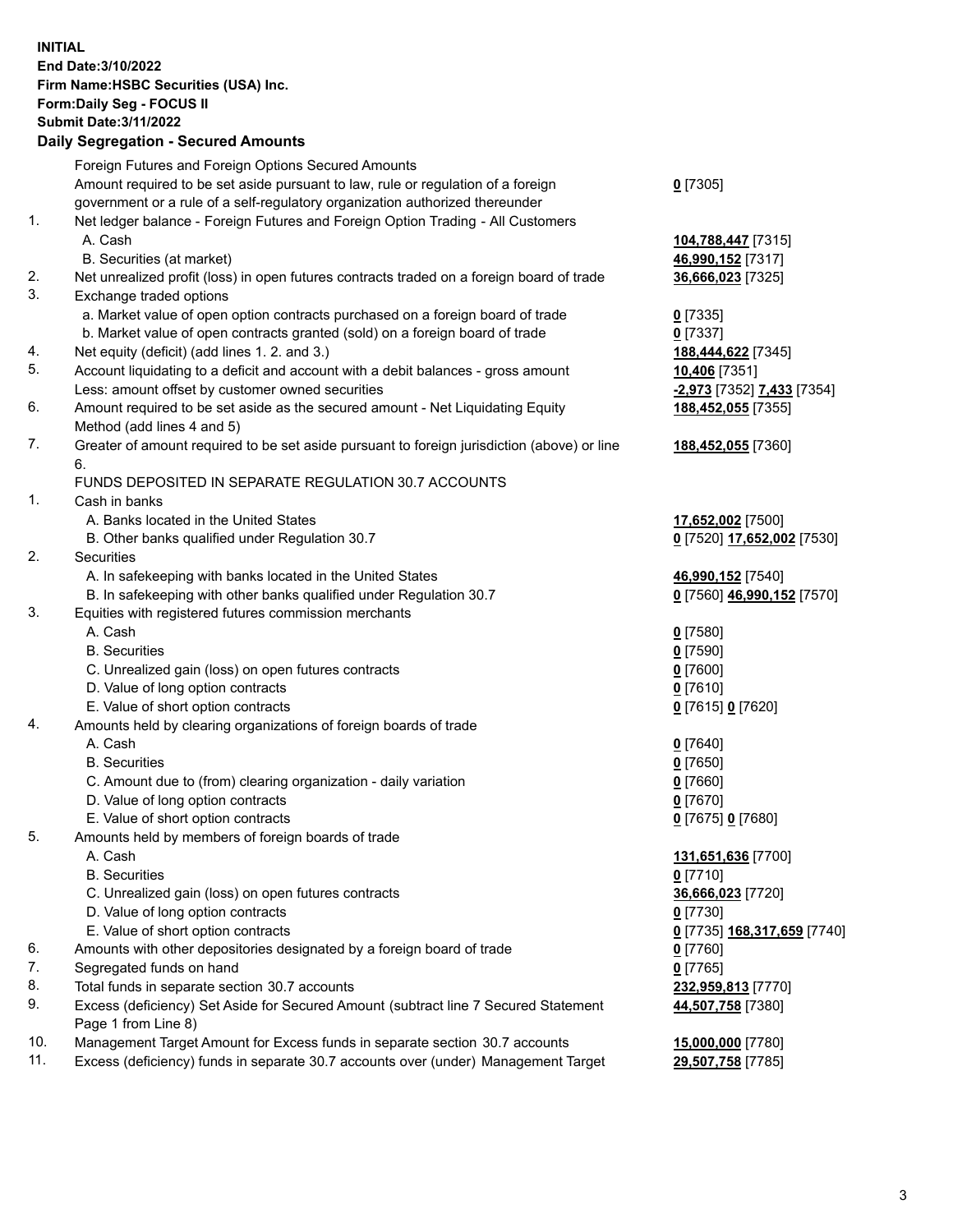**INITIAL End Date:3/10/2022 Firm Name:HSBC Securities (USA) Inc. Form:Daily Seg - FOCUS II Submit Date:3/11/2022 Daily Segregation - Segregation Statement** SEGREGATION REQUIREMENTS(Section 4d(2) of the CEAct) 1. Net ledger balance A. Cash **3,560,616,033** [7010] B. Securities (at market) **1,013,377,998** [7020] 2. Net unrealized profit (loss) in open futures contracts traded on a contract market **-1,260,469,855** [7030] 3. Exchange traded options A. Add market value of open option contracts purchased on a contract market **2,587,243,138** [7032] B. Deduct market value of open option contracts granted (sold) on a contract market **-532,385,530** [7033] 4. Net equity (deficit) (add lines 1, 2 and 3) **5,368,381,784** [7040] 5. Accounts liquidating to a deficit and accounts with debit balances - gross amount **18,930,206** [7045] Less: amount offset by customer securities **-18,930,206** [7047] **0** [7050] 6. Amount required to be segregated (add lines 4 and 5) **5,368,381,784** [7060] FUNDS IN SEGREGATED ACCOUNTS 7. Deposited in segregated funds bank accounts A. Cash **17,545,045** [7070] B. Securities representing investments of customers' funds (at market) **0** [7080] C. Securities held for particular customers or option customers in lieu of cash (at market) **102,376,919** [7090] 8. Margins on deposit with derivatives clearing organizations of contract markets A. Cash **2,137,758,462** [7100] B. Securities representing investments of customers' funds (at market) **44,863,279** [7110] C. Securities held for particular customers or option customers in lieu of cash (at market) **833,811,715** [7120] 9. Net settlement from (to) derivatives clearing organizations of contract markets **219,429,586** [7130] 10. Exchange traded options A. Value of open long option contracts **2,587,243,138** [7132] B. Value of open short option contracts **-532,385,530** [7133] 11. Net equities with other FCMs A. Net liquidating equity **299,807** [7140] B. Securities representing investments of customers' funds (at market) **0** [7160] C. Securities held for particular customers or option customers in lieu of cash (at market) **24,019,531** [7170] 12. Segregated funds on hand **53,169,833** [7150] 13. Total amount in segregation (add lines 7 through 12) **5,488,131,785** [7180] 14. Excess (deficiency) funds in segregation (subtract line 6 from line 13) **119,750,001** [7190] 15. Management Target Amount for Excess funds in segregation **103,000,000** [7194]

16. Excess (deficiency) funds in segregation over (under) Management Target Amount Excess

**16,750,001** [7198]